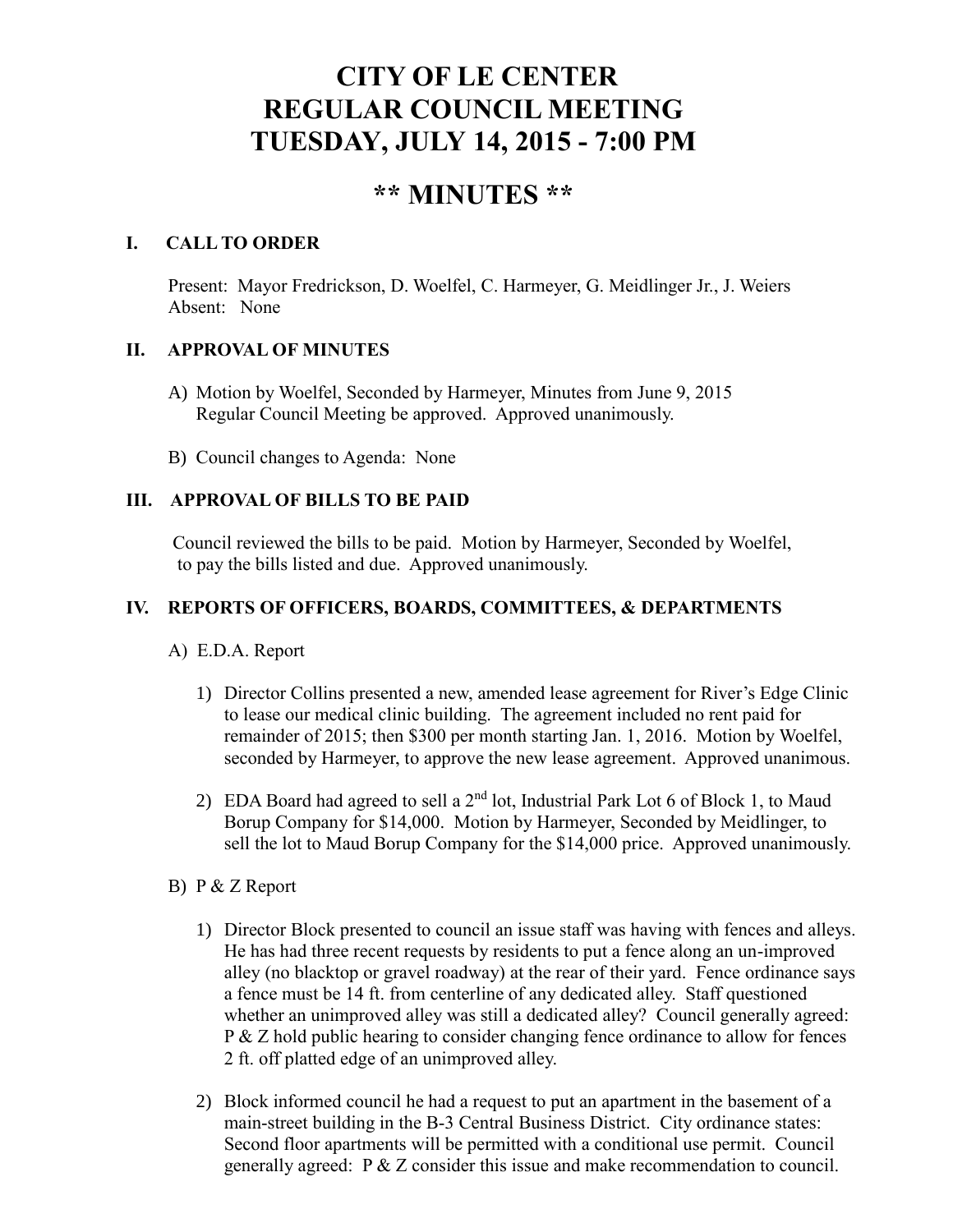- 3) Update on two residential properties deemed hazardous by the council: Admin. Collins presented the Quit Claim Deeds for the two properties showing they were now officially owned by the city. Mayor Fredrickson spoke of working with the fire department thru the legal steps to possibly burn down one or both of the properties.
- C) Municipal Liquor Store

Manager Brad Collins gave the June report: Sales were \$70,312: down \$3,400 from May, down \$400 from June '14. Collins reported: YTD revenues are up \$4,000, expenses are down \$1,400/ new tap beer is still going over well/ Public Works Supt. Roemhildt had fixed up and painted the storage shed behind the building/ July 24-25 "Christmas in July" event at the Muni with many specials.

D) Police Department

Police Chief Pfarr reported on the police activities for month of June: 146 calls  $\omega$ 2,628 miles patrolled/ total calls down 10%, total miles up 17% for 2015. Pfarr also presented:  $\frac{1}{2}$  year police activity totals/ LETG training & will go live July 29<sup>th</sup>/ three potentially dangerous dog certificates issued/ applied for \$4,184 reimbursement to state board for Peace Officer Training.

- 1) Church leaders from the Latino church at 185 North Lexington Avenue were present to discuss the numerous times police have been called there due to neighborhood complaints of late night loud music and loud activity outside the church. This was happening after 9:00 & 10:00 PM on most occasions; mostly during the summer months when everyone had their windows open. Council generally agreed and told them: they have the right to worship in their church, try to keep the music inside the church, be done with the music by 9:00 PM, further calls and responses will result in tickets being given for violation of the nuisance ordinance. Church leaders did agree there was an issue and said they understood the warnings.
- E) Water, Sewer, Streets, Parks

Public Works Supt. Curt Roemhildt reported:

- Sewers- recent 4" rain caused sewer by-pass in two areas/ caused flooded basement at First State Bank due to plugged roof drains.
- Streets- recent wind storm took down several older trees around town/ gas company replacing 56 gas service lines in town; installing 4" gas-line out to rural customers.
- Parks- Red Ribbon Ride comes thru town on Friday, July 17; hundreds of bikes in West Park. Note: electricity will be out city-wide July 23  $\omega$  11:00 PM – 2:30 AM.
- F) Bolton & Menk Engineering
	- 1) Engineer Joel Hawbaker presented to council two new bids for sealcoating/ edge mill & overlay of Rolling Hills Drive and Meadow View Lane: Motion by Woelfel, Seconded by Meidlinger, to accept low bid of \$31,599.91 from Nielsen Blacktopping of Kasota. Approved unanimously. (Engineer's Est.= \$34,591.50)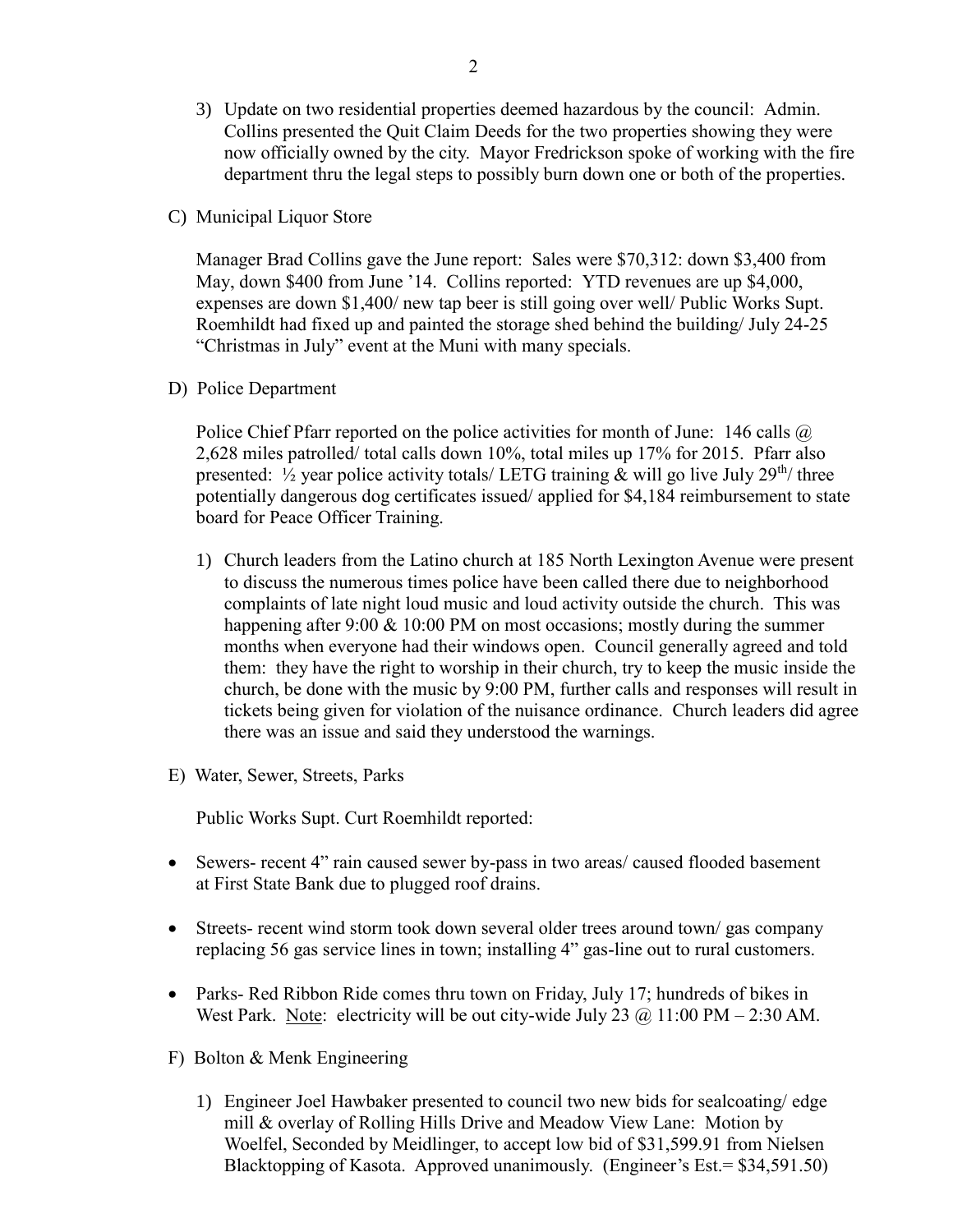- 2) Lexington Avenue project: Motion by Fredrickson, Seconded by Harmeyer, to set public hearing to consider new amended Assessment Policy as recommended by committee for Tuesday, August 11 @ 6:00 PM. Approved unanimously.
- 3) Hawbaker announced a MNDOT grant of \$30,504.00 to City of Le Center for construction and maintenance of roads in the city. This is a one-time grant that was appropriated during the 2015 State Legislative Session.
- G) Pool

 Pool Manager Dorothy Dinwiddie gave the June pool report: total deposits were at \$26,098.00; slightly ahead of past years. Dinwiddie reported staff had searched extensively for the sharp edges that were causing the cut feet; maybe had narrowed it down to the sides of the pool, were asking kids to use the ladder to get out of the pool.

H) County Fair/ Nancy Stauff

 Ms. Stauff reported: two handmade picnic tables were NOT stolen; just hidden away in storage/ New Ulm Battery will be back again/ new military display exhibit/ new 4H malt machines have been purchased/ fair set-up day is August 11/ informed council there will be no more overnight parking of "for sale" vehicles & campers along Hwy 99 due to the insurance risk. Council generally agreed with this decision.

#### **V. PUBLIC FORUM**

There were no petitions, requests, comments, or communications from the public.

#### **VI. OLD BUSINESS**

- A) 2014 Audit (presented in June) Motion by Harmeyer, Seconded by Meidlinger, officially approve the 2014 audited financial statement by Eidebailly. Approved unanimously.
- B) Motion by Harmeyer, Seconded by Weiers, to approve a Temporary 1-4 Day strong beer license for LC Community Club for county fair. Approved unanimously.

#### **VII. NEW BUSINESS**

- A) Motion by Woelfel, Seconded by Harmeyer, to hire Tara M. Nusbaum of Le Center for the vacant full-time office assistant position; as recommended by the hiring committee. Starting wage \$14.00 per hour  $+ .50$  after six month probation. Approved unanimously.
- B) Motion by Meidlinger, Seconded by Harmeyer, to reject the offer by Unison to buy our (2) cell-tower lease agreements for the lump sum of \$421,694. Approved unanimously. Attorney Moran try to negotiate a higher offer from them for council to consider.

#### **VIII. ADMINISTRATION & MISC.**

A) Motion by Woelfel, Seconded by Harmeyer, to approve the street shut-down for LC Fireman's ride & street dance to be held on July 18 @ Le Center American Legion. Approved unanimously.